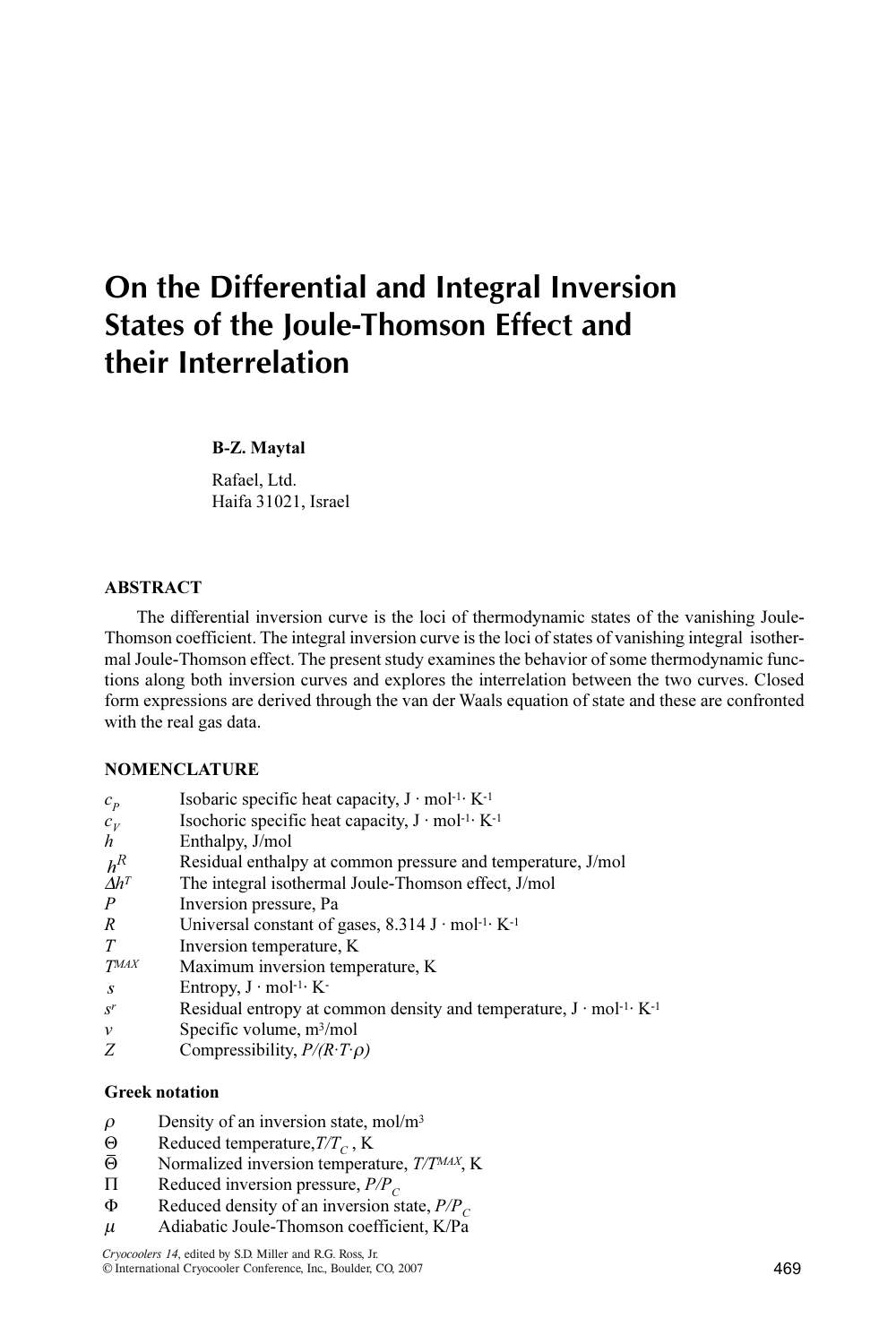M Isothermal Joule-Thomson coefficient, J/Pa

#### Subscripts/Superscript

 $C$  Critical state<br>DIC Differential i

- Differential inversion curve
- IIC Integral inversion curve

#### INTRODUCTION

The inversion of the Joule-Thomson (J-T) effect was studied at the very early stage (1898) through the van der Waals equation of state

$$
P = \frac{RT}{v - b} - \frac{a}{v^2} \tag{1}
$$

by Witkowski<sup>1</sup>, Berthelot<sup>2</sup>, Olszewski<sup>2</sup>, and van der Waals himself.<sup>4</sup> The molecular attractive and repulsion coefficients, a and b, characterize each particular gas. The locus of the differential inversion states is defined by the vanishing of the Joule-Thomson coefficient

$$
\mu \equiv \left(\frac{\partial T}{\partial P}\right)_h = 0 \qquad \text{or} \qquad \varphi \equiv \left(\frac{\partial h}{\partial P}\right)_T = -\mu \cdot c_P = 0 \tag{2}
$$

The states of vanishing integral isothermal J-T effect are the integral inversion state

$$
\Delta h_T = h(T, P = 0) - h(T, P) = 0 \tag{3}
$$

Figure 1 displays for nitrogen the differential inversion curve (DIC) and the integral inversion curve (IIC), both sharing the same maximum inversion temperature,  $T^{MAX}$ . Under an isenthalpic expansion, inside the DIC (the bounded zone marked by A, in Figure 1) temperature decreases whether the pressure drop is differential or integral (down to zero pressure). At the unbounded zone marked by C temperature increases under both, a differential and an integral pressure drop. In region B, temperature decreases as a result of an integral pressure drop but decreases when it is differential.

The associated reduced value,  $\Theta$ <sup>MAX</sup> =  $T$ <sup>MAX</sup> $T_c$ , of a van der Waals gas is 27/4 while for most real gases (except the quantum gases) range from 4.5 to 5.2. In order to avoid this mismatch, the inversion temperatures are normalized by the particular  $\Theta^{MAX}$  (or  $T^{MAX}$ ) of each gas

$$
\overline{\Theta} = \Theta / \Theta^{MAX} = T / T^{MAX} \le 1 \tag{4}
$$

For the purpose of this study, it replaces the traditional reduced temperature,  $\Theta$ . The van der Waals predictions are expressed in such a normalized form and compared to real gas data. On a similar ground tried Hendricks et al.<sup>5</sup> to verify the van der Waals prediction that the maximum inversion temperature is twice the Boyle temperature defined by

$$
\left(\frac{\partial Z}{\partial P}\right)_T = 0 \quad \text{(a) } P \to 0 \tag{5}
$$

As well, Holleran<sup>6</sup> examined the van der Waals prediction that the compressibility along the DIC gets the unity value at a temperature which is half of the Boyle temperature.

While the DIC was intensively explored since the discovery of this effect, the IIC was studied less significantly.7,8 Furthermore, the interrelation between the two inversion curves was not studied at all. The inversion curves of the quantum gases deserve a special attention and were discussed elsewhere.8,9

# THE DENSITY

Along the DIC of the van der Waals gas,

$$
\overline{\Theta} = \left(1 - \frac{\Phi}{3}\right)^2 \qquad \text{or} \qquad \Phi = 3\left(1 - \overline{\Theta}^{1/2}\right) \tag{6}
$$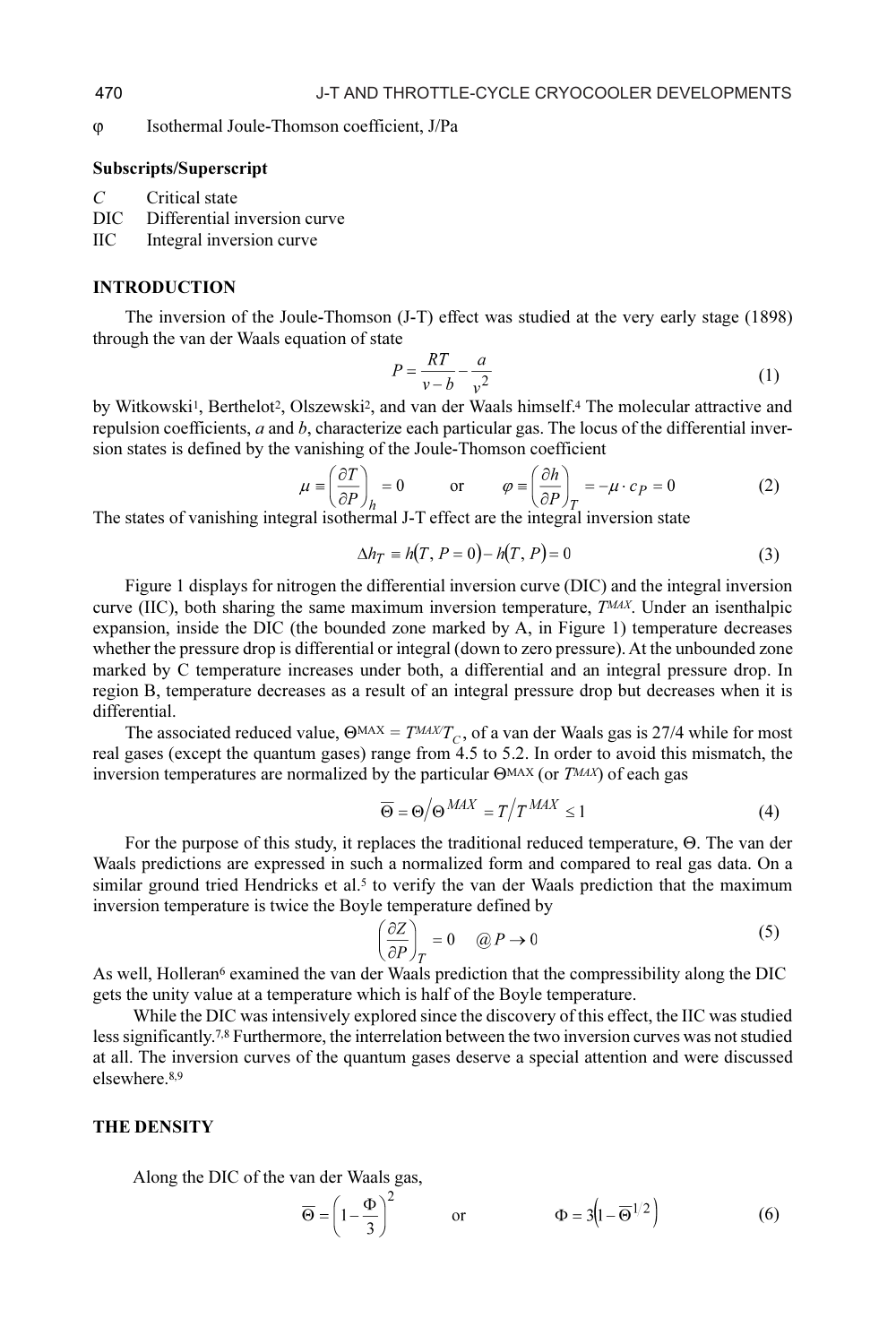

Figure 1. The differential (DIC) and integral (IIC) inversion curves of nitrogen divide the thermodynamic plane into the three regions:  $\mathbf{A}$  ( $\mu > 0$ ,  $\Delta h_r > 0$ ),  $\mathbf{B}$  ( $\mu < 0$ ,  $\Delta h_r > 0$ ), and  $\mathbf{C}$  ( $\mu < 0$ ,  $\Delta h_r < 0$ ).

and along the IIC

$$
\overline{\Theta} = 1 - \frac{\Phi}{3} \qquad \text{or} \qquad \Phi = 3(1 - \overline{\Theta}) \tag{7}
$$

This linear prediction of density dependence on temperature is confronted in Figure 2 with real gas data. As one may observe, the relation is linear indeed although the slope is somewhat smaller than of the van der Waals gas. At  $\overline{\Theta} = 1$  the slope of the DIC is larger than of the IIC (see Figure 1) when expressed in the coordinates of  $(\overline{\Theta}, \Phi)$  or  $(\overline{\Theta}, \Pi)$ 

$$
\left(\frac{d\overline{\Theta}}{d\Phi}\right)_{DIC} = 2 \cdot \left(\frac{d\overline{\Theta}}{d\Phi}\right)_{IIC} = -\frac{2}{3} \qquad \qquad \textcircled{a} \quad \overline{\Theta} = 1 \tag{8}
$$

$$
\left(\frac{d\overline{\Theta}}{d\Pi}\right)_{DIC} = 2 \cdot \left(\frac{d\overline{\Theta}}{d\Pi}\right)_{IIC} = -\frac{1}{27} \qquad \qquad \textcircled{B} = 1 \tag{9}
$$

However, in the plane of  $(\Phi,\Pi)$  they share the same slope

$$
\left(\frac{d\Phi}{d\Pi}\right)_{DIC} = \left(\frac{d\Phi}{d\Pi}\right)_{IIC} = -\frac{1}{18} \qquad \qquad @\ \overline{\Theta} = 1 \tag{10}
$$

The relation between the normalized differential and integral inversion temperatures at the same reduced density is

$$
\overline{\Theta}_{DIC}(\Phi) = \overline{\Theta}_{IIC}^2(\Phi)
$$
\n(11)

As displayed in Figure 3, this prediction holds quite nice for real gases. The densities along the DIC and the IIC at the same normalized temperature are interrelated through

$$
\Phi_{IIC}(\overline{\Theta}) = \Phi_{DIC}(\overline{\Theta}) \cdot \left[ 2 - \frac{1}{3} \Phi_{DIC}(\overline{\Theta}) \right]
$$
\n(12)

The reduced density, $\Phi$ , along the DIC increases from 0 to 2 as the temperatures becomes lower. It passes through the value of 1 at the state of peaking inversion pressure. Along the IIC, the reduced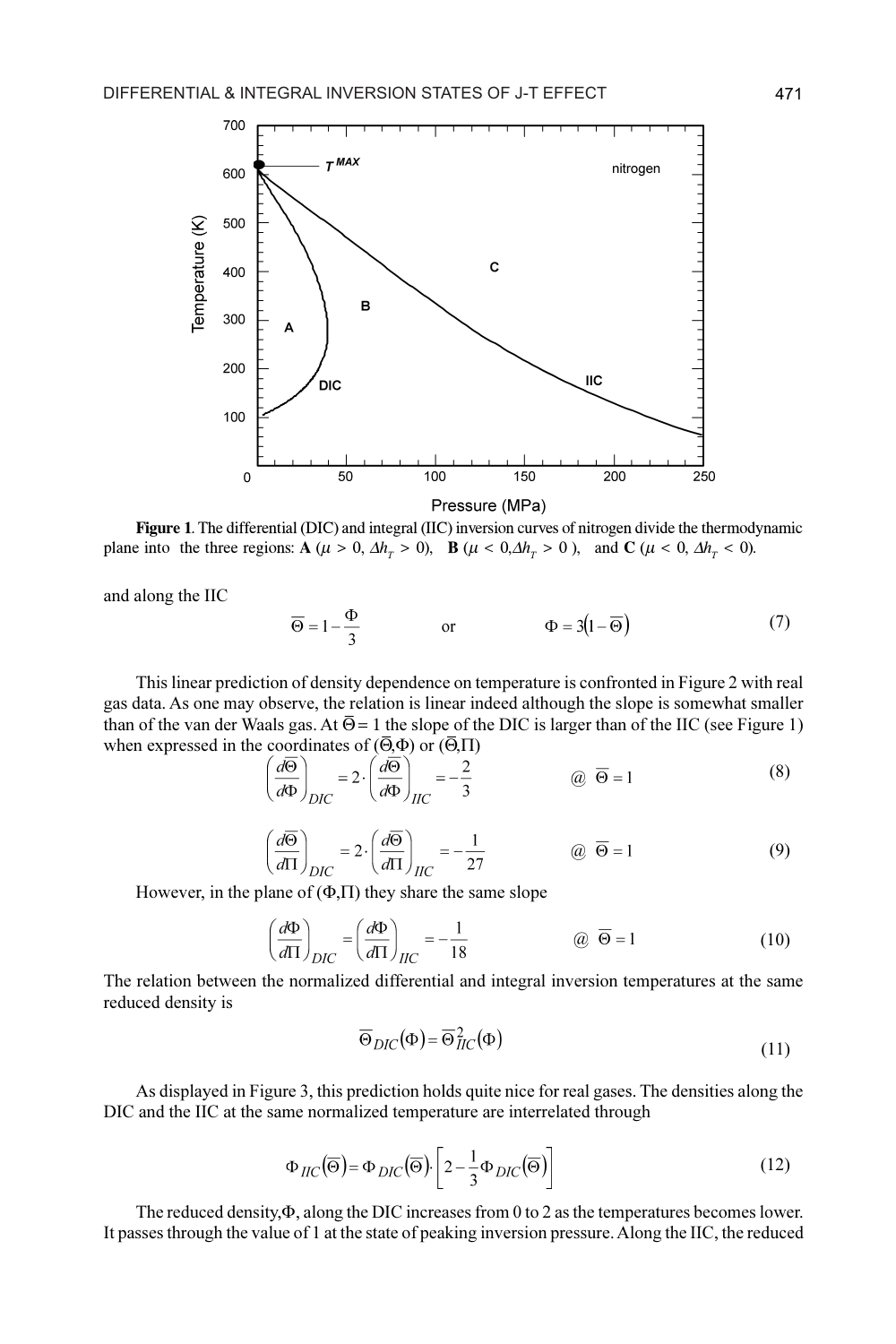

Figure 2. The relation between the normalized inversion temperature and the reduced density along the integral inversion curve versus van der Waals' prediction.



Figure 3. The interrelation of the differential and integral inversion temperatures sharing the same density.

density changes from 0 to 3.

# THE COMPRESSIBILITY

Along the DIC of the the van der Waals gas

$$
Z = \frac{1}{2} \left( \frac{3}{\Theta^{1/2}} - \frac{1}{\Theta} \right) \tag{13}
$$

Z is continuous function along the DIC and peaks at the inversion state of highest differential inversion pressure ( $\Theta$  = 3 or  $\overline{\Theta}$  = 4/9). The highest Z value along the DIC is 9/8. The Z dependence on pressure,  $\Pi$ , is formulated by the double expression, one for each wing

$$
Z = \frac{9 \cdot \Pi/8}{\left[3 \pm \sqrt{9 - \Pi}\right] \left[\frac{15}{4} - \frac{\Pi}{12} \mp \sqrt{9 - \Pi}\right]}
$$
(14)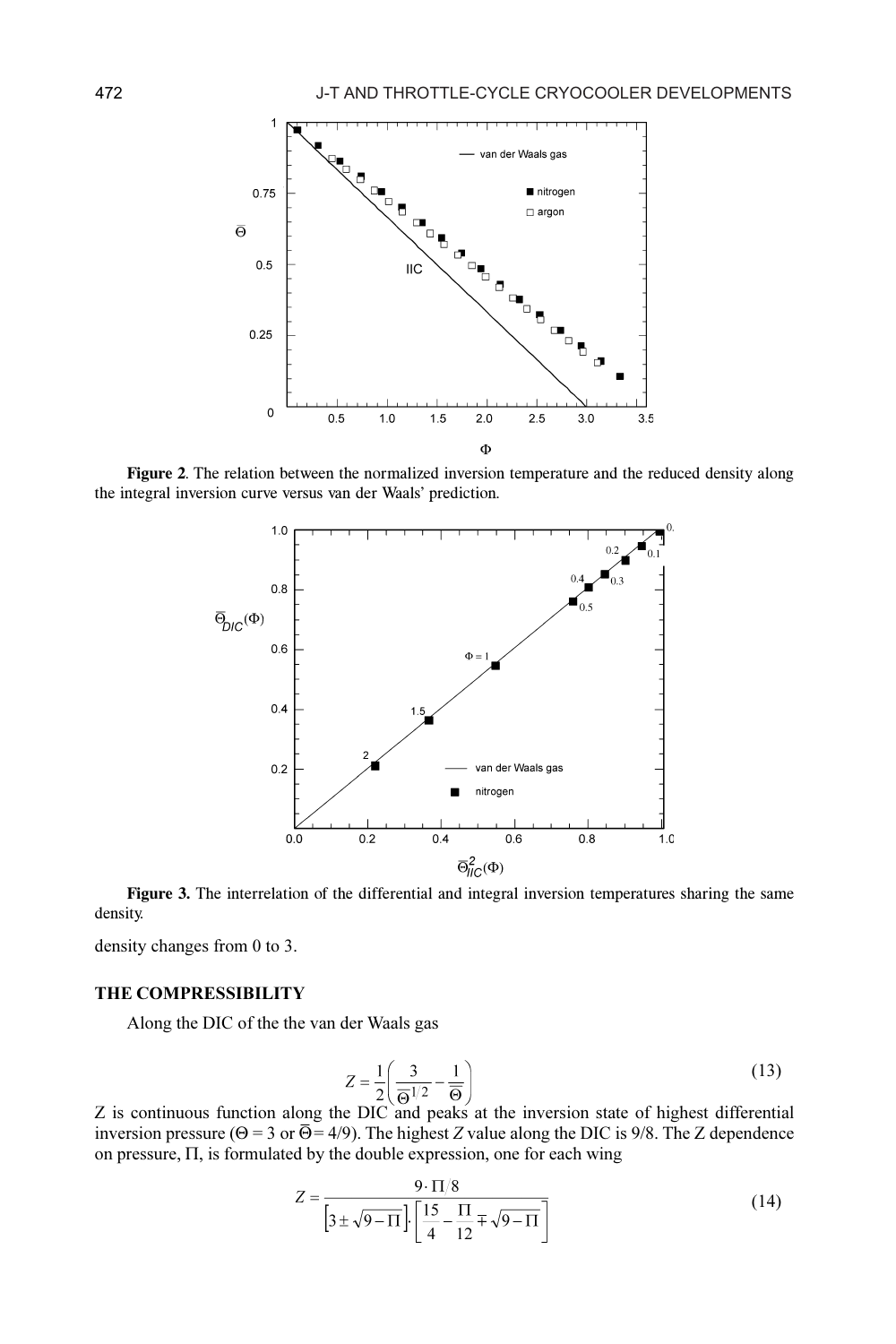It is discontinuous at the same state of highest Z where the two wings match.

Along the IIC of a van der Waals gas can be defined as

$$
Z = \frac{1}{2} \left( \frac{1}{\Theta} + 1 \right) \tag{15}
$$

In this case  $Z > 1$ , continuous and monotonically increasing as the temperature decreases. Figure 4 displays the van der Waals prediction versus nitrogen and argon real gas data.

## THE ENTROPY

The residual entropy while referred to the ideal gas (IG) at the same density and temperature

$$
s^r = s(\rho, T) - s^{IG}(\rho, T) \tag{16}
$$

For the van der Waals gas

$$
s' = R \cdot \ln(1 - \rho \cdot b) \tag{17}
$$

Along the DIC and the IIC

$$
s_{DIC}^r(\rho, T) = \frac{1}{2} \ln \overline{\Theta}
$$
\n(18)

$$
s_{HC}^r(\rho, T) = \ln \overline{\Theta} \tag{19}
$$

The predictive power of each of these expressions alone is limited. However, the interrelation of  $s<sup>r</sup>$ along the two inversion curves at the same normalized temperature, namely,

$$
s_{\text{HC}}^r(\overline{\Theta}) = 2 \cdot s_{\text{DIC}}^r(\overline{\Theta}) \tag{20}
$$

accurately predicts the real behavior of gases accurately as one may observe in Figure 5. At the same temperature, the residual entropy of the IIC is twice that of the DIC.

#### THE JOULE-THOMSON EFFECT

The integral isothermal J-T effect is actually the residual enthalpy,  $h<sup>R</sup>$ , while referred to the



Figure 4. The van der Waals prediction of compressibility along the differential (DIC) and integral (IIC) inversion curves versus nitrogen and argon real gas data.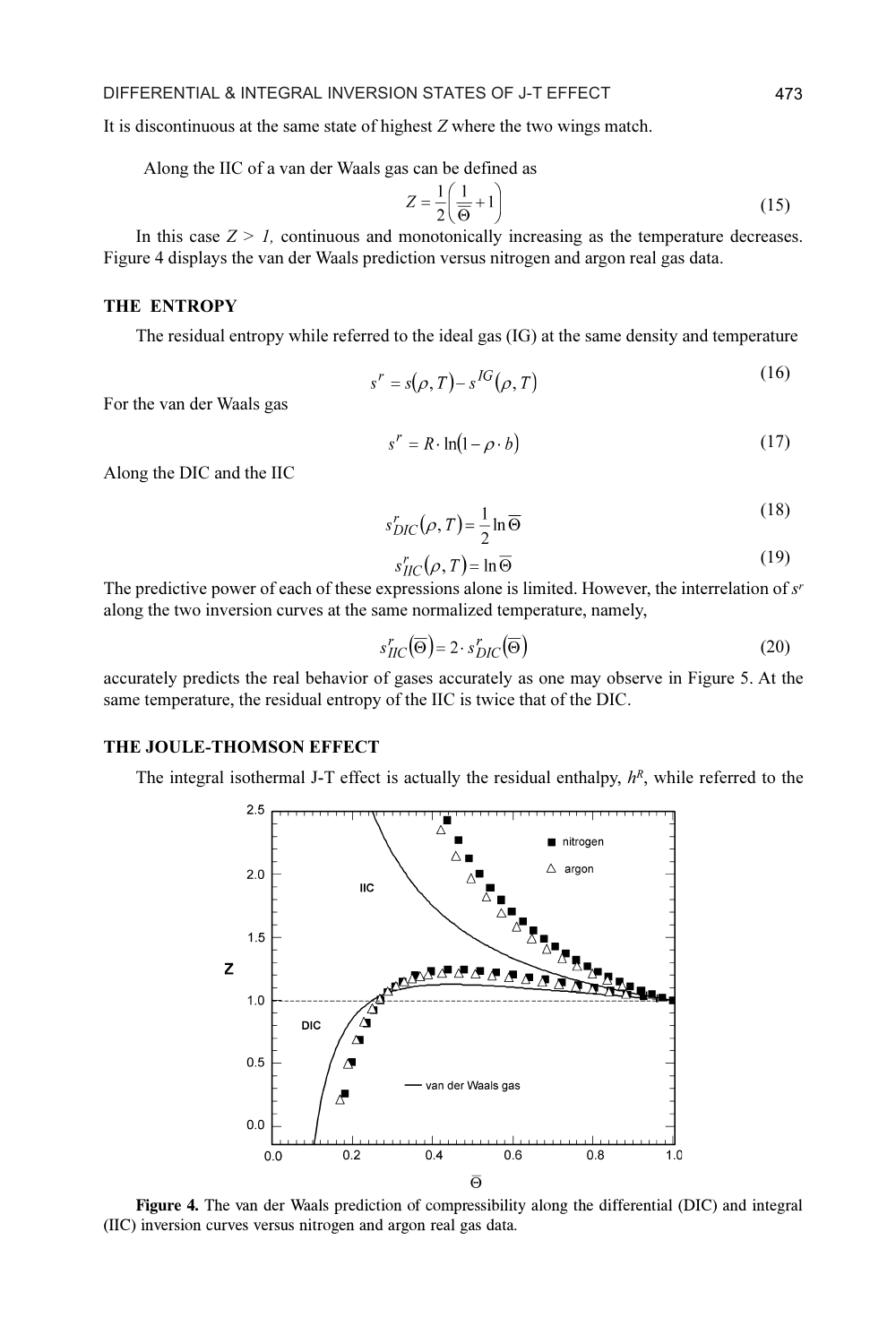ideal gas (IG) at the same pressure and temperature.

$$
h^{R} = h(T, P) - h^{IG}(T, P) = -[h(T, P = 0) - h(T, P)] = -\Delta h_{T}
$$
\n(21)

That is because  $h(T, P = 0)$  may be replaced by  $h^{IG}(T, P)$ . Through the van der Waals equation of state, it is

$$
h^R = -a\rho + \frac{P}{\rho} - RT \tag{22}
$$

and along the DIC

$$
\left(\frac{\Delta h_T}{RT^{MAX}}\right)^{1/2} = 1 - \overline{\Theta}^{1/2} = \frac{\Phi}{3}
$$
 (23)

Figure 6 displays a reasonable match with real data of nitrogen and argon. One should pay attention to the simplicity and accuracy of this expression, gained by the employment of  $T^{MAX}$ . The  $\Delta h_{\tau}$  may be interpreted as the specific cooling capacity of a Joule-Thomson cryocooler. It is a simple and accurate (normalized) temperature dependence of  $\Delta h_T$ .



Figure 5. Interrelation of residual entropy along the differential and integral inversion curves.



Figure 6. The integral isothermal Joule-Thomson effect along the differential inversion curve as function of the normalized temperature.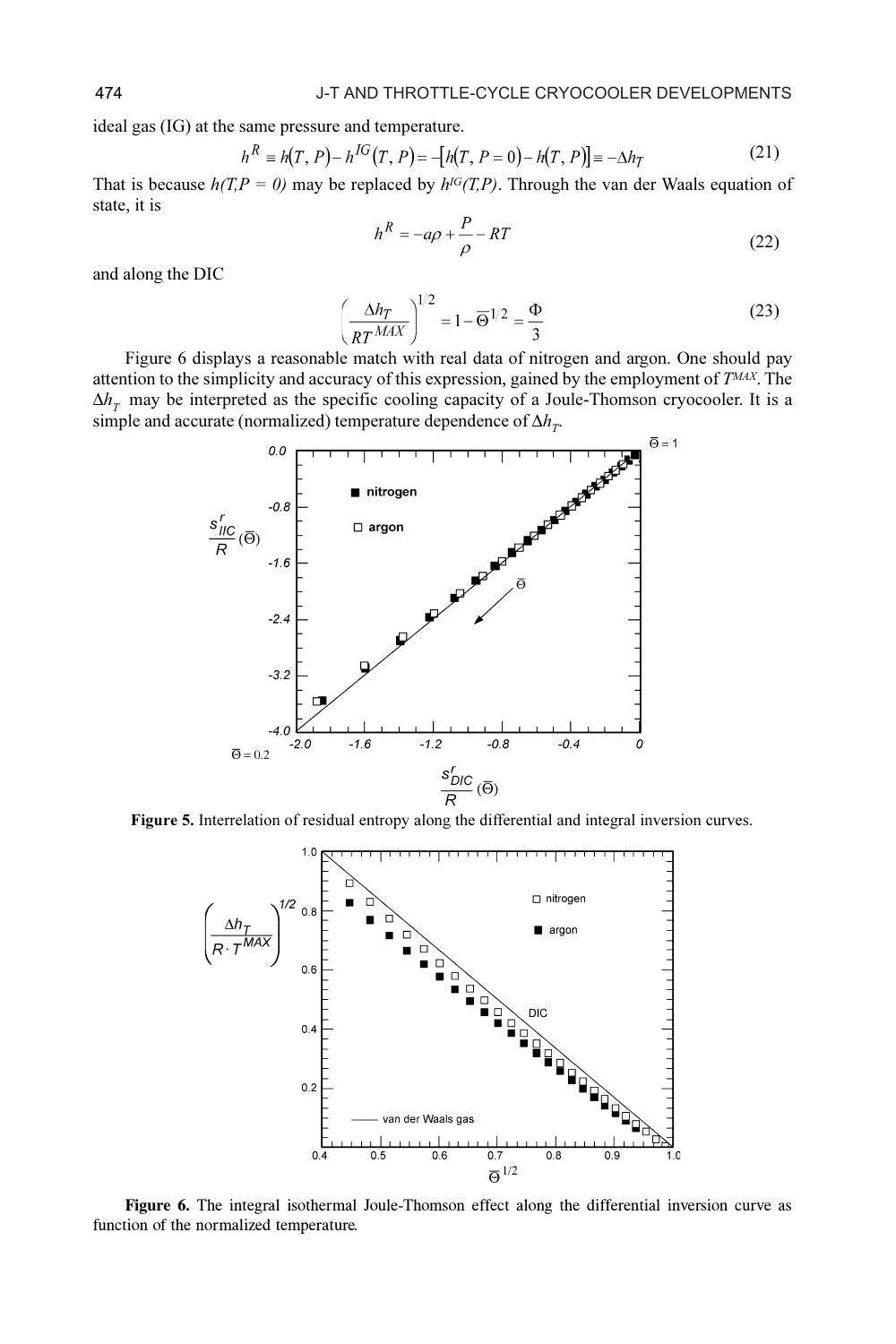Along the IIC by the van der Waals equation of state, the differential isothermal J-T effect is

$$
\varphi \cdot \rho_C = -\frac{\left(1 - \overline{\Theta}\right)/3}{1 + \left(1 - \overline{\Theta}\right) \cdot \overline{\Theta}}
$$
(24)

It is negative and monotonically decreasing to its lowest value, which is -1/3.

# THE  $C_p$  -  $C_v$

In general, by Maxwell relations

$$
c_P - c_V = -\frac{T(\partial P/\partial T)^2_V}{(\partial P/\partial v)_T}
$$
\n(25)

Along the DIC through the van der Waals equation of state

$$
\frac{c_P - c_V}{R} = \frac{1}{\Theta^{1/2}}
$$
 (26)

and along the IIC of a van der Waals gas

$$
\frac{c_P - c_V}{R} = \frac{1}{\overline{\Theta}^2 - \overline{\Theta} + 1} \tag{27}
$$

For an ideal gas, its value is unity. Along both inversion curves it is larger than 1. Along the IIC, it increases monotonically as the temperature decreases. However, along the DIC, it has a peaking behavior. The highest value for a van der Waals gas is  $4/3$  reached at  $\overline{\Theta} = 1/2$  which is the Boyle temperature. Figure 7 displays this prediction versus the real gas behavior.

#### SUMMARY

The van der Waals equation of state, combined with the temperature scaling by the maximum inversion temperature of each gas, exhibit a qualitative and a reasonable quantitative predictive power when applied to the study of the Joule-Thomson inversion states. At the same density, the normalized temperature of the DIC is the square of the normalized temperature of the IIC. The residual entropy by density and temperature of the IIC is twice than of the DIC, both at the same normalized temperatures.



Figure 7. The  $c_p$  -  $c_v$  along the differential (DIC) and integral (IIC) inversion curves versus nitrogen and argon real gas data.